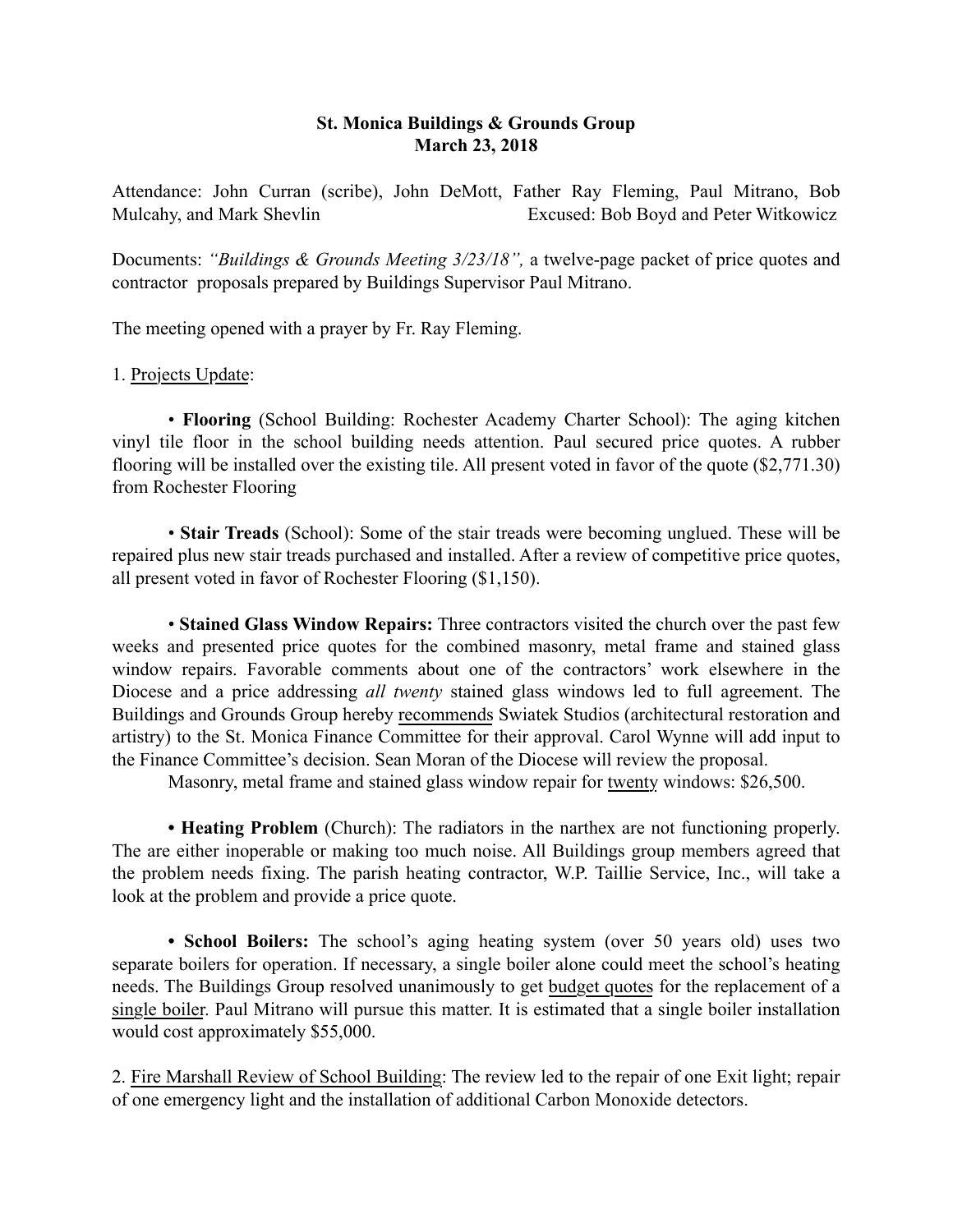#### Buildings & Grounds Group -2- March 23, 2018

It is important to keep metal corridor doors closed in school to control the possible spread of smoke during a fire. Keeping the doors closed, however, poses a problem in congested hallways. The Buildings and Grounds Group agreed proactively that installing a total of eight sets of surface-mounted automatic magnetic door-holders to the existing fire system is the preferred solution. Proceed with Hawkeye Protection's price quote (Total: \$1,850 plus tax) for the project.

#### • Church Lighting:

All of the lights installed during the church renovation are now working properly. Replacing bulbs has been a major expense (about \$4 - 5,000 annually).

The Buildings and Grounds Group wants to research using energy-efficient LED lighting. The group resolved to have Jacob Lighting (LED lighting specialists) visit St. Monica Church and conduct a no-cost lighting audit to look at current spending and project the savings that LED lighting could produce. Sean Moran's consultation would be needed before taking any future lighting replacement action. NYSERDA funding assistance would be part of the process.

### • Painting and Repairing Church & Rectory Doors and Eaves:

As decided previously, Brian McManus Painting will paint church doors and eaves. The 34 Monica Street door needs repair (plus a mail slot installation) and the southwest rectory door needs replacement. Decided: Paul Mitrano will get a price quote.

#### • Bushes along Monica Street:

The Buildings & Grounds Group decided NOT to remove completely the bushes along Monica Street. This was intended to reduce the possibility of concealment and lessen the accumulation of wind-blown debris. The bushes will, instead, be cut down to an 18-inch height.

• Safety Bollard: This involved the addition of a brightly-colored post intended to direct traffic away from a raised curb section at the Genesee Street entrance of the church parking lot. The City of Rochester will *not permit* the installation of a bollard here alongside the curb and street. Need further discussion to find an alternate way to highlight the potential hazard.

• Tree removal: A dead tree on the residential property behind the parish detached garage is likely to fall over causing damage. Prior efforts to reach the property owner have been unsuccessful. Mark Shevlin will renew the effort by sending a letter or calling the local property management company. The tree removal will likely be a parish expense. Trees removed last year along the parking lot perimeter promote safety and offer improved visibility.

#### 2. Old Business:

• Courtyard: Discuss landscape and rainwater management at next meeting.